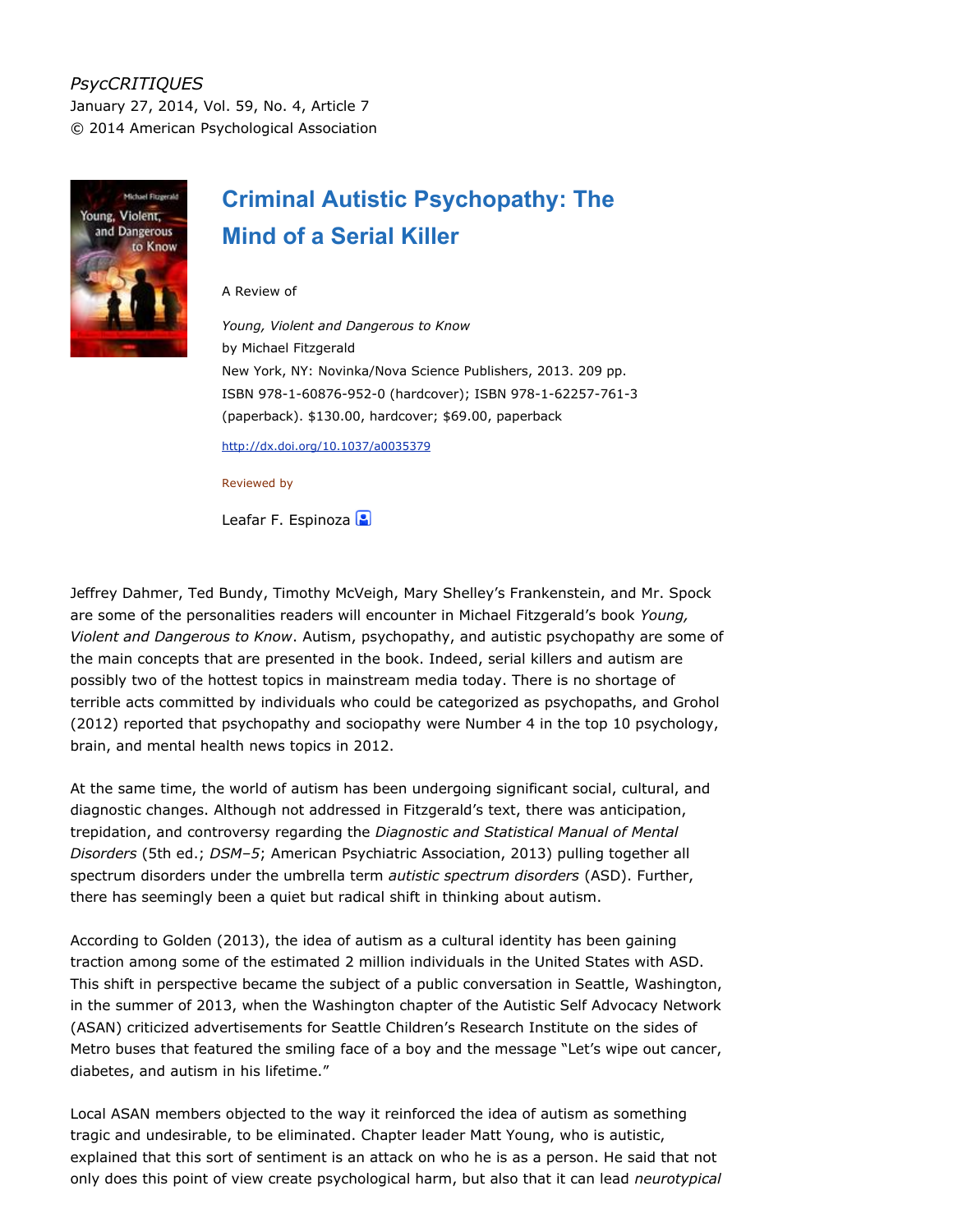(a term used by some in the autistic community to describe those with typical brain function) parents to pursue what he considers desperate measures to try to fix the perceived problem. I would assume that, ironically, the vociferous individuals who made these objections are at the higher end of autism functioning and are fortunate to have the power of speech, unlike those with more severe impairments and their families, who might feel differently about their disability.

Enter Michael Fitzgerald's provocative *Young, Violent and Dangerous to Know* in which the main tenet is that there is a subgroup of ASD that Fitzgerald calls "Criminal Autistic Psychopathy type where there is the capacity indeed the most extreme capacity of all human beings" (p. 49). Set aside the use of the archaic term *autistic psychopathy* originally described by Hans Asperger in 1944 (Asperger, 1944); the woefully inadequate editing that somehow overlooked spelling, space, and grammatical errors; the use of quotes without researching and referencing the original work; incorrect citation formats; reference to fictional works to support arguments; and a chapter/book structure that may be better understood using a Zygalski sheet, and you have a book that can be thought provoking, emotion stirring, and likely inciting to individuals in the autism community.

Readers may be slightly confused regarding the use and definition of the terms *sociopath* and *psychopath*. According to Hirstein (2013), in the early 1800s, doctors who worked with mental patients began to notice that some of their patients who appeared outwardly normal had what they termed a "moral depravity" or "moral insanity" in that they seemed to possess no sense of ethics or of the rights of other people. The term *psychopath* was first applied to these people around 1900. The term was changed to *sociopath* in the 1930s to emphasize the damage they do to society.

Currently, researchers have returned to using the term *psychopath*. Some of them use that term to refer to a more serious disorder that is linked to genetic traits and produces more dangerous individuals, while continuing to use *sociopath* to refer to less dangerous people who are seen more as products of their environment, including their upbringing. Other researchers make a distinction between *primary psychopaths*, who are thought to be genetically created, and *secondary psychopaths*, who are seen as more a product of their environments.

A study conducted by Rogers, Viding, Blair, Frith, and Happé (2006) measured psychopathic traits in boys with ASD selected for difficult and aggressive behavior. The researchers wished to determine whether psychopathic tendencies could be measured in ASD independent of the autistic behavior, whether individuals with ASD with callous–unemotional traits differed in their cognitive profile from those without such traits, and how the cognitive data from the study compared with previous data of youngsters with psychopathic tendencies. The authors discovered that psychopathic tendencies were not related to the severity of ASD and that callous/psychopathic acts in a small number of individuals with ASD probably reflected a "double hit" involving an additional impairment of empathic response to distress cues, which is not part and parcel of ASD itself.

In a review of the empathy literature conducted by Blair (2005), three main divisions of empathy (cognitive, motor, and emotional) were explored in the two main psychiatric disorders associated with empathic dysfunction, namely autism and psychopathy. Results indicated that individuals with autism show impairment with cognitive (theory of mind) and motor empathy, but there were fewer indications that individuals with autism show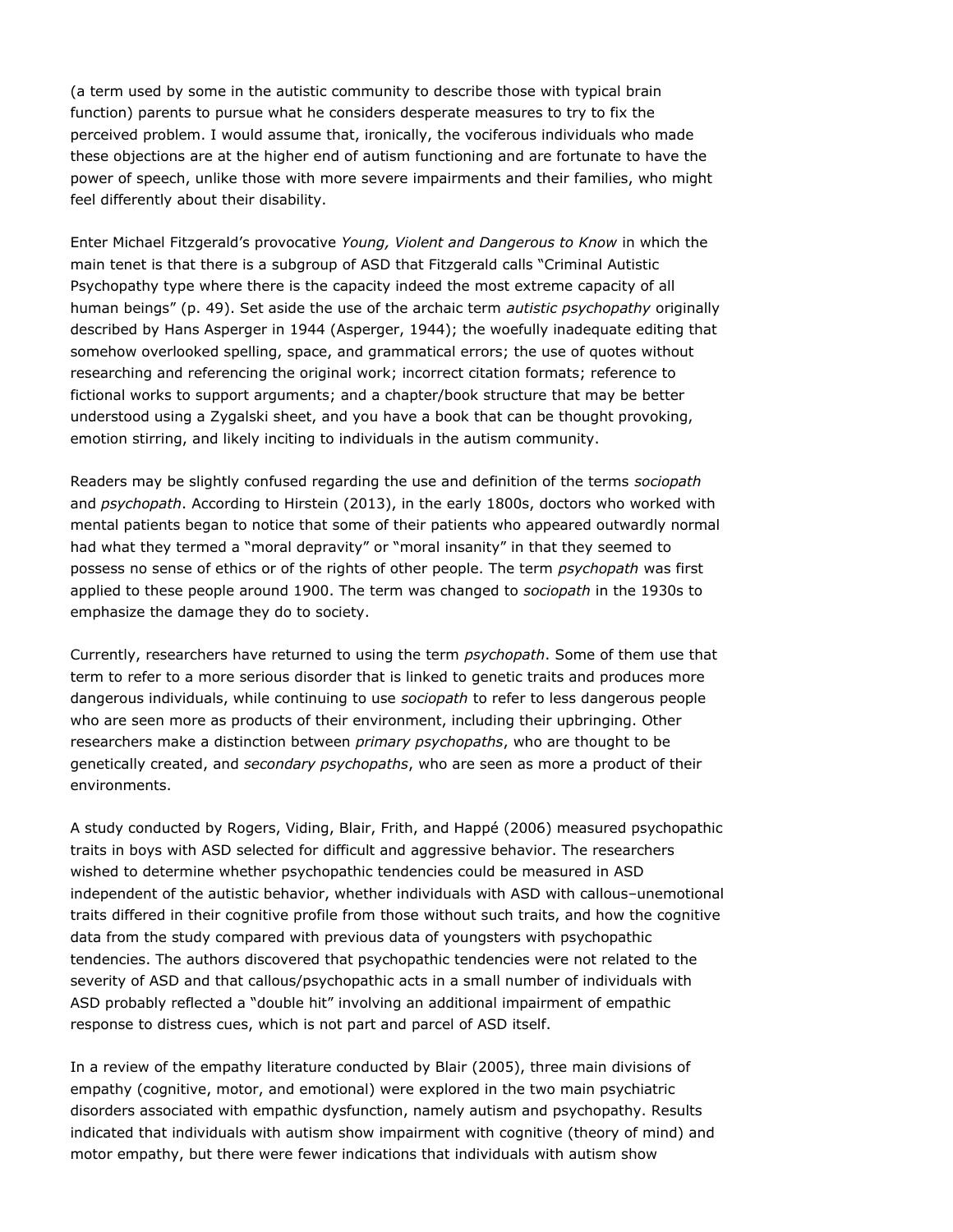difficulties with emotional empathy, and if it is present, it is not of the selective form seen in individuals with psychopathy. Individuals with psychopathy were shown to have no difficulties with cognitive or motor empathy but showed marked selective difficulties with emotional empathy (Blair, 2005).

Fitzgerald, however, states in *Young, Violent and Dangerous to Know* that he believes that theory of mind deficit might be found in criminal autistic psychopathy. Fitzgerald makes practical statements toward the end of the book, discussing the importance of early identification and intervention for children with severe conduct problems and empathy deficits. According to Fitzgerald, the best understanding we can come up with at the moment is that serial killing is an empathy disorder, with some individual serial killers being on the autism spectrum. If this hypothesis is correct, one would expect neurobiological deficits similar to those seen in autistic psychopathy as well as genetic, neuroimaging, neurochemical, hormonal, and neuropsychological deficits to be found. Fitzgerald (p. 163) also states that psychosocial interventions for children and adolescents with severe conduct problems, empathy deficits, and aggression should be modified to help these children develop mind-reading skills, empathy training, and training in nonverbal behavior reading.

It is difficult to reconcile the conflicting evidence, and, truthfully, many readers may be hard put initially to extricate the main thesis from the current text that contains much anecdotal evidence. Given the recent changes in the *DSM–5*, one may have an even harder time fitting the proposals in this text with mainstream theory and research. Nevertheless, and despite Mr. Spock (fictional character from *Star Trek* television series and films) being conferred an honorary doctoral degree and referred to as Dr. Spock in the book, Fitzgerald's book is an entertaining and interesting read that may likely appeal more to the layperson and popular psychology reader than to the academic or professional who might prefer a more academically rigorous presentation.

## **References**

- American Psychiatric Association. (2013). *Diagnostic and statistical manual of mental disorders* (5th ed.). Washington, DC: Author. [PsycINFO](http://psycnet.apa.org/psycinfo/2013-14907-000) →
- Asperger, H. (1944). Die autistischen Psychopathen im Kindesalter [Autistic psychopathology in children]. *Archiv für Psychiatrie und Nervenkrankheiten*, *117*, 76–136. <http://dx.doi.org/10.1007/BF01837709>
- Blair, R. J. R. (2005). Responding to the emotions of others: Dissociating forms of empathy through the study of typical and psychiatric populations. *Consciousness and Cognition*, *14*, 698–718. <http://dx.doi.org/10.1016/j.concog.2005.06.004> [PsycINFO](http://psycnet.apa.org/psycinfo/2005-16549-004) →
- Golden, H. (2013, November). Autism: Identity or disability? *Seattle Magazine*. Retrieved from <http://www.seattlemag.com/article/autism-identity-or-disability>
- Grohol, J. (2012). Top 10 psychology and mental health topics of 2012. *Psych Central*. Retrieved from [http://psychcentral.com/blog/archives/2012/12/26/top-10-psychology](http://psychcentral.com/blog/archives/2012/12/26/top-10-psychology-and-mental-health-topics-of-2012/)[and-mental-health-topics-of-2012/](http://psychcentral.com/blog/archives/2012/12/26/top-10-psychology-and-mental-health-topics-of-2012/)
- Hirstein, W. (2013, January 30). What is a psychopath? The neuroscience of psychopathy reports some intriguing findings. *Psychology Today*. Retrieved from <http://www.psychologytoday.com/blog/mindmelding/201301/what-is-psychopath-0>